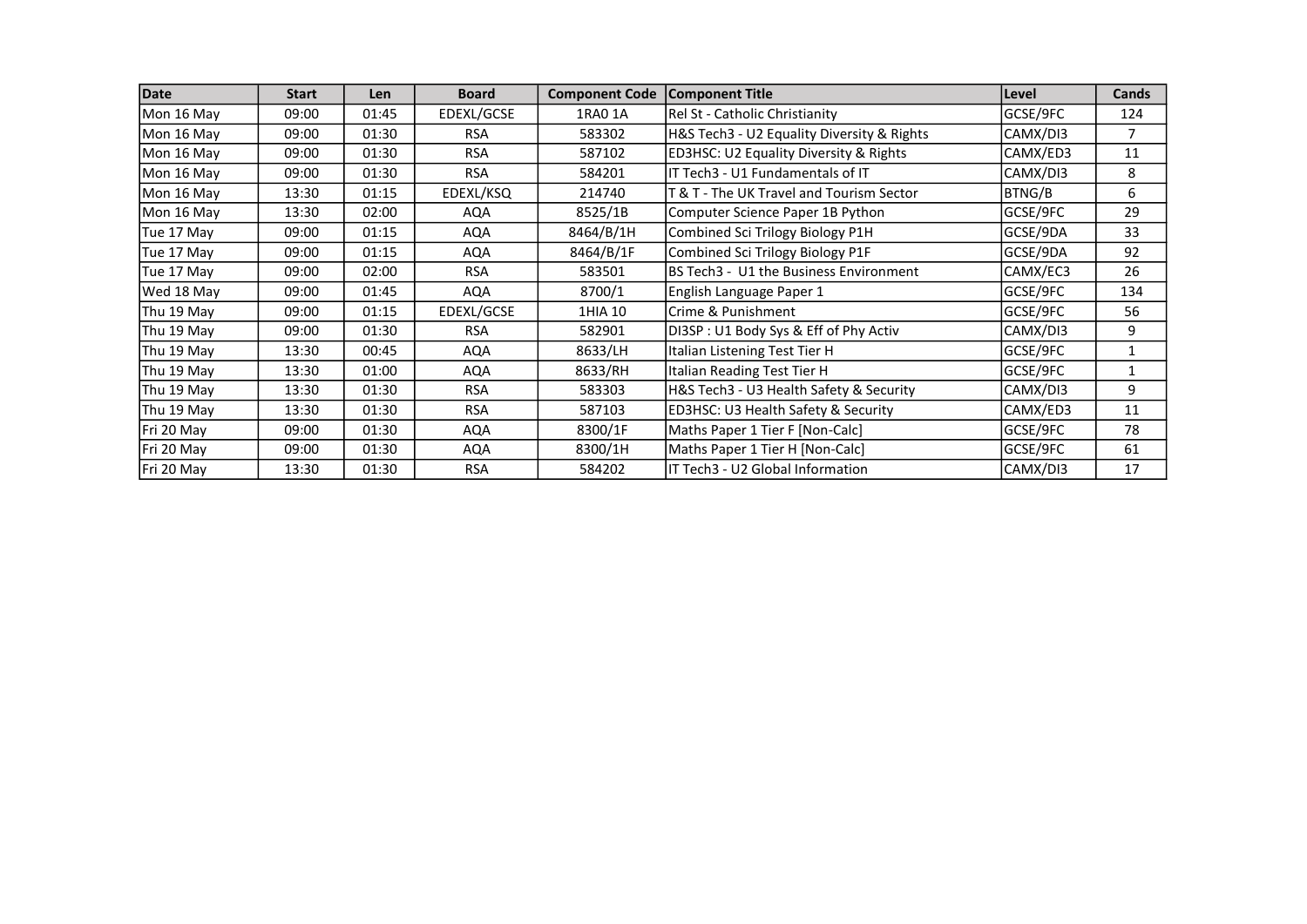| <b>Date</b> | <b>Start</b> | Len   | <b>Board</b> | <b>Component Code</b> | Component Title                          | Level               | Cands          |
|-------------|--------------|-------|--------------|-----------------------|------------------------------------------|---------------------|----------------|
| Mon 23 May  | 09:00        | 01:30 | EDEXL/GCSE   | 1GA0 01               | Geog - The Physical Environment          | GCSE/9FC            | 24             |
| Mon 23 May  | 09:00        | 01:30 | <b>OCR</b>   | H580/01               | Sociology: Sclstn Cltre & Idnty Wrtn     | GCE/A               | 12             |
| Mon 23 May  | 09:00        | 02:30 | EDEXL/GCE    | 9GK001                | <b>Translation Into English</b>          | GCE/A               | $\mathbf{1}$   |
| Mon 23 May  | 13:30        | 02:00 | <b>RSA</b>   | 583304                | H&S Tech3 - U4 Anatomy & Physiology      | CAMX/DI3            | $\overline{7}$ |
| Mon 23 May  | 13:30        | 02:00 | <b>RSA</b>   | 587104                | ED3HSC: U4 Anatomy & Physiology          | CAMX/ED3            | 13             |
| Tue 24 May  | 09:00        | 00:35 | <b>AQA</b>   | 8658/LF               | French Listening Test Tier F             | GCSE/9FC            | 12             |
| Tue 24 May  | 09:00        | 00:45 | <b>AQA</b>   | 8658/RF               | French Reading Test Tier F               | GCSE/9FC            | 12             |
| Tue 24 May  | 09:00        | 00:45 | <b>AQA</b>   | 8658/LH               | French Listening Test Tier H             | GCSE/9FC            | 3              |
| Tue 24 May  | 09:00        | 01:00 | <b>AQA</b>   | 8658/RH               | French Reading Test Tier H               | GCSE/9FC            | 3              |
| Tue 24 May  | 09:00        | 02:00 | <b>AQA</b>   | 7182/1                | Psychology ADV Paper 1                   | GCE/A               | $\mathbf{1}$   |
| Tue 24 May  | 13:30        | 01:00 | <b>OCR</b>   | R051/01               | Sport Studies: Cntmpry Issues Sprt Wrtn  | <b>CNAT/1&amp;2</b> | 45             |
| Tue 24 May  | 13:30        | 01:30 | <b>RSA</b>   | 583502                | BS Tech3 - U2 Working in Business        | CAMX/EC3            | $\overline{7}$ |
| Wed 25 May  | 09:00        | 01:45 | EDEXL/GCSE   | 1ET001                | Eng Lit - Shakesp. & Post 1914           | GCSE/9FC            | 125            |
| Wed 25 May  | 09:00        | 02:30 | <b>OCR</b>   | H470/01               | Eng Lang: Exploring Language Wrtn        | GCE/A               | 4              |
| Wed 25 May  | 13:30        | 01:30 | <b>AQA</b>   | 8572/1                | Media Studies Paper 1                    | GCSE/9FC            | 29             |
| Wed 25 May  | 13:30        | 01:30 | <b>OCR</b>   | R064/01               | BS - Ent & Mrkt: Ent & Mrktng Cncpts Wtn | <b>CNAT/1&amp;2</b> | 30             |
| Thu 26 May  | 09:00        | 00:45 | <b>AQA</b>   | 8698/LH               | Spanish Listening Test Tier H            | GCSE/9FC            | 3              |
| Thu 26 May  | 09:00        | 01:00 | <b>AQA</b>   | 8698/RH               | Spanish Reading Test Tier H              | GCSE/9FC            | 3              |
| Thu 26 May  | 09:00        | 00:35 | <b>AQA</b>   | 8698/LF               | Spanish Listening Test Tier F            | GCSE/9FC            | 14             |
| Thu 26 May  | 09:00        | 00:45 | <b>AQA</b>   | 8698/RF               | Spanish Reading Test Tier F              | GCSE/9FC            | 14             |
| Thu 26 May  | 09:00        | 02:15 | EDEXL/GCE    | 9HI0 1C               | Britain 1625-1701                        | GCE/A               | 11             |
| Thu 26 May  | 09:00        | 01:00 | <b>RSA</b>   | 582703                | EC3SP: U3 Sports Organise & Develop      | CAMX/EC3            | $\mathbf{1}$   |
| Thu 26 May  | 09:00        | 01:00 | <b>RSA</b>   | 582903                | DI3SP: U3 Sports Organise & Develop      | CAMX/DI3            | 14             |
| Thu 26 May  | 13:30        | 01:45 | EDEXL/GCE    | 9PH0 01               | <b>Advanced Physics I</b>                | GCE/A               | $\mathbf{1}$   |
| Thu 26 May  | 13:30        | 00:50 | EDEXL/GCSE   | 1RA0 2F               | Rel St - Judaism                         | GCSE/9FC            | 124            |
| Thu 26 May  | 13:30        | 01:00 | <b>RSA</b>   | 584203                | IT Tech3 - U3 Cyber Security             | CAMX/DI3            | 5              |
| Fri 27 May  | 09:00        | 01:15 | <b>AQA</b>   | 8464/C/1H             | Combined Sci Trilogy Chemistry P1H       | GCSE/9DA            | 33             |
| Fri 27 May  | 09:00        | 01:15 | <b>AQA</b>   | 8464/C/1F             | Combined Sci Trilogy Chemistry P1F       | GCSE/9DA            | 92             |
| Fri 27 May  | 13:30        | 01:45 | <b>AQA</b>   | 8525/2                | Computer Science Paper 2                 | GCSE/9FC            | 29             |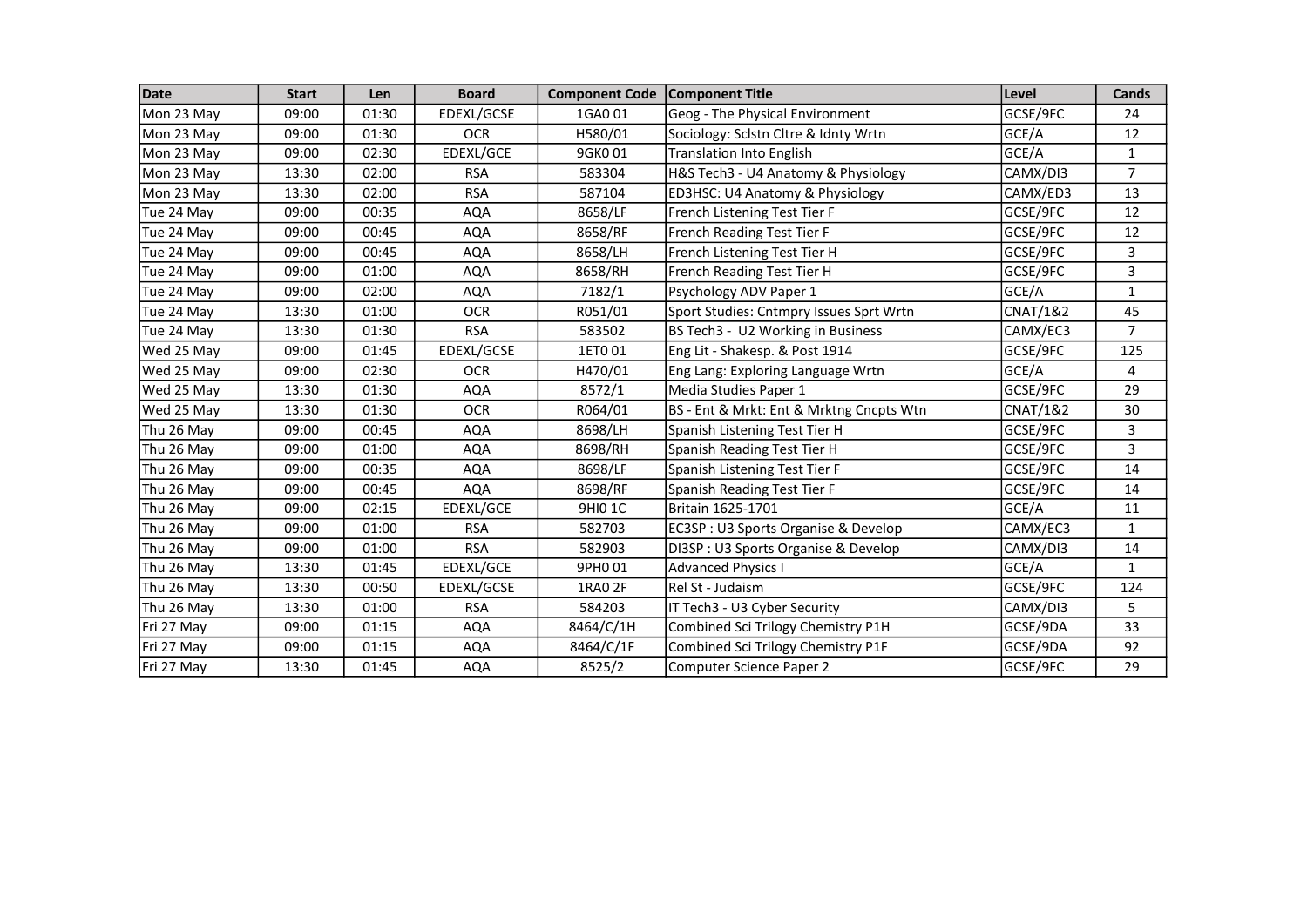| Date        | <b>Start</b> | <b>Len</b> | <b>Board</b> | <b>Component Code</b> | <b>Component Title</b>                      | Level    | Cands          |
|-------------|--------------|------------|--------------|-----------------------|---------------------------------------------|----------|----------------|
| Mon 06 Jun  | 09:00        | 01:30      | <b>RSA</b>   | 583306                | H&S Tech3 - U6 Personal & Pers Centre Appro | CAMX/DI3 | $\overline{2}$ |
| Mon 06 Jun  | 09:00        | 01:30      | <b>RSA</b>   | 587106                | ED3HSC: U6 Personal & Pers Centre Appro     | CAMX/ED3 | 5              |
| Mon 06 Jun  | 13:30        | 02:30      | <b>OCR</b>   | H470/02               | Eng Lang: Dmnsns of Lngstc Vrtn Wrtn        | GCE/A    | 4              |
| lTue 07 Jun | 09:00        | 02:30      | <b>AQA</b>   | 7692/1                | Spanish ADV Pap 1 List Read & Writ          | GCE/A    | $\overline{2}$ |
| lTue 07 Jun | 09:00        | 01:30      | <b>AQA</b>   | 8300/2F               | Maths Paper 2 Tier F [Calc]                 | GCSE/9FC | 78             |
| Tue 07 Jun  | 09:00        | 01:30      | <b>AQA</b>   | 8300/2H               | Maths Paper 2 Tier H [Calc]                 | GCSE/9FC | 61             |
| Tue 07 Jun  | 09:00        | 02:30      | <b>OCR</b>   | H472/01               | Eng Lit: Drama & Poetry PRE-1900 Wtn        | GCE/A    | 12             |
| lTue 07 Jun | 13:30        | 02:00      | EDEXL/GCE    | 9MA001                | Maths - Pure Mathematics 1                  | GCE/A    | 14             |
| Tue 07 Jun  | 13:30        | 01:30      | EDEXL/GCSE   | 1GA0 02               | Geog - The Human Environment                | GCSE/9FC | 24             |
| Tue 07 Jun  | 13:30        | 02:15      | <b>OCR</b>   | H580/02               | Sociology: Rsrch Undstd Scl Inglt Wtn       | GCE/A    | 12             |
| lWed 08 Jun | 09:00        | 01:20      | EDEXL/GCSE   | 1ET0 2P               | 19C Poetry Since 1789                       | GCSE/9FC | 125            |
| lWed 08 Jun | 09:00        | 02:00      | <b>AQA</b>   | 7182/2                | Psychology ADV Paper 2                      | GCE/A    | $\mathbf{1}$   |
| lWed 08 Jun | 13:30        | 00:50      | EDEXL/GCSE   | 1RA0 3A               | Rel St - Catholic Christianity              | GCSE/9FC | 124            |
| Wed 08 Jun  | 13:30        | 01:30      | <b>RSA</b>   | 582904                | DI3SP : U4 Work Safe in Sport Exehlth       | CAMX/DI3 | 20             |
| Wed 08 Jun  | 13:30        | 01:30      | <b>RSA</b>   | 587204                | ED3SP: U4 Work Safe in Sport Exehlth        | CAMX/ED3 | $\mathbf{1}$   |
| Wed 08 Jun  | 13:30        | 02:40      | EDEXL/GCE    | 9GK002                | <b>Translation Into Greek</b>               | GCE/A    | $\mathbf{1}$   |
| Thu 09 Jun  | 09:00        | 02:00      | EDEXL/GCE    | 9RS001                | RS - Philosophy of Religion                 | GCE/A    | $\mathbf{1}$   |
| Thu 09 Jun  | 09:00        | 01:20      | EDEXL/GCSE   | 1HIA 31               | Weimar & Nazi Germany                       | GCSE/9FC | 56             |
| Thu 09 Jun  | 13:30        | 02:00      | <b>AQA</b>   | 7402/1                | Biology ADV Paper 1                         | GCE/A    | 8              |
| Thu 09 Jun  | 13:30        | 01:15      | <b>AQA</b>   | 8464/P/1H             | Combined Sci Trilogy Physics P1H            | GCSE/9DA | 33             |
| Thu 09 Jun  | 13:30        | 01:15      | <b>AQA</b>   | 8464/P/1F             | Combined Sci Trilogy Physics P1F            | GCSE/9DA | 92             |
| Thu 09 Jun  | 13:30        | 02:15      | <b>OCR</b>   | H420/01               | Biology A: Biological Processes Wtn         | GCE/A    | $\overline{2}$ |
| FFri 10 Jun | 09:00        | 01:45      | <b>AQA</b>   | 8700/2                | English Language Paper 2                    | GCSE/9FC | 134            |
| Fri 10 Jun  | 09:00        | 01:30      | EDEXL/GCE    | <b>9HIO 2C</b>        | France & Russia Rev.                        | GCE/A    | 11             |
| Fri 10 Jun  | 13:30        | 01:45      | EDEXL/GCE    | 9PH0 02               | <b>Advanced Physics II</b>                  | GCE/A    | $\mathbf{1}$   |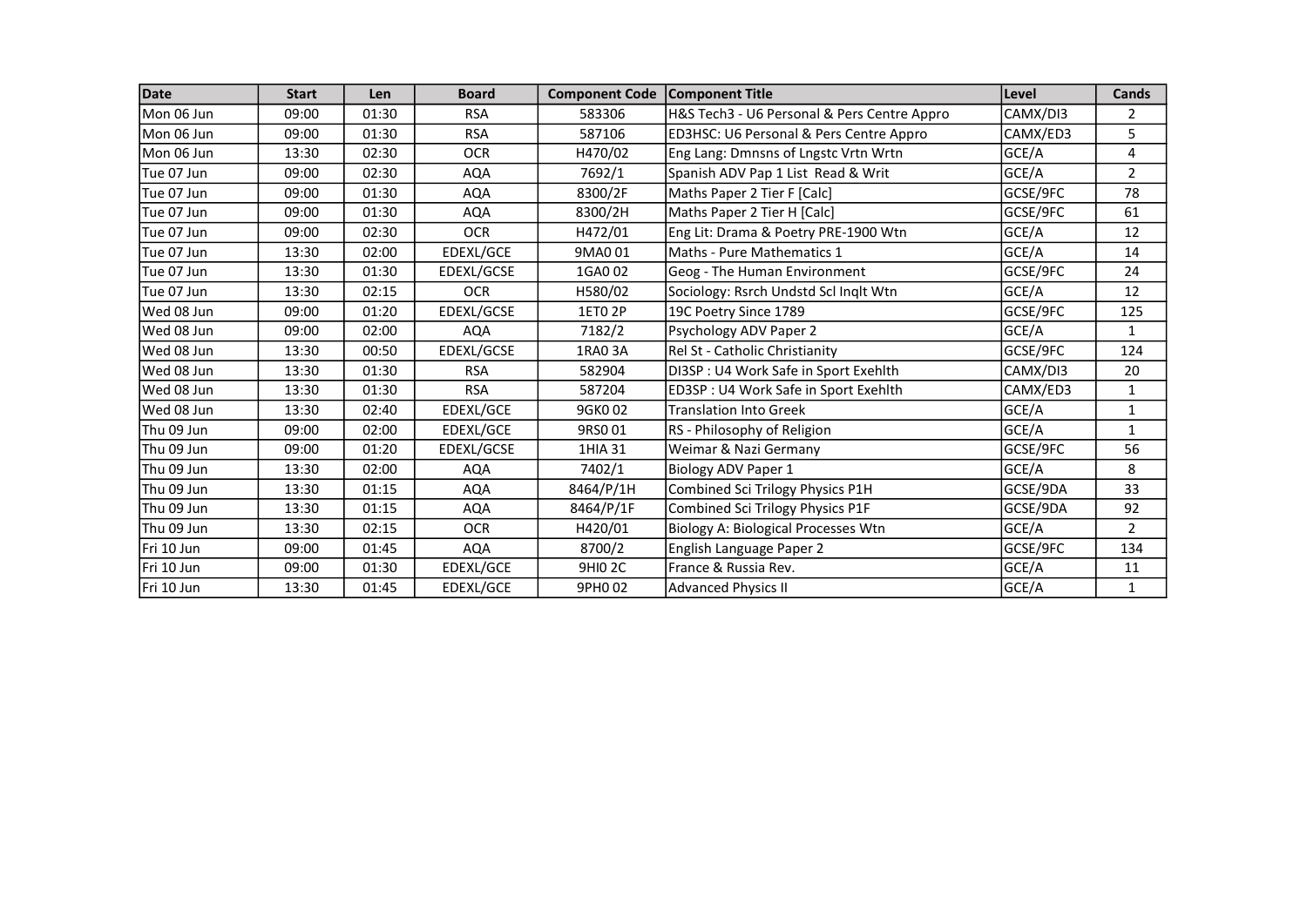| Date       | <b>Start</b> | Len   | <b>Board</b> | <b>Component Code</b> | <b>Component Title</b>                  | Level               | Cands          |
|------------|--------------|-------|--------------|-----------------------|-----------------------------------------|---------------------|----------------|
| Mon 13 Jun | 09:00        | 02:30 | <b>AQA</b>   | 7652/1                | French ADV Paper 1 List Read & Writ     | GCE/A               | $\overline{2}$ |
| Mon 13 Jun | 09:00        | 01:30 | AQA          | 8300/3F               | Maths Paper 3 Tier F [Calc]             | GCSE/9FC            | 78             |
| Mon 13 Jun | 09:00        | 01:30 | <b>AQA</b>   | 8300/3H               | Maths Paper 3 Tier H [Calc]             | GCSE/9FC            | 61             |
| Mon 13 Jun | 09:00        | 02:15 | <b>OCR</b>   | H580/03               | Sociology: Dbts in Cntmpry Scty Wtn     | GCE/A               | 12             |
| Mon 13 Jun | 09:00        | 02:00 | <b>AQA</b>   | 7405/1                | Chemistry ADV Paper 1                   | GCE/A               | 5              |
| Mon 13 Jun | 09:00        | 02:15 | EDEXL/GCE    | 9GK003                | Listening Reading Writing               | GCE/A               | $\mathbf{1}$   |
| Mon 13 Jun | 13:30        | 01:15 | <b>OCR</b>   | R081/01               | Creative Imedia: Preprdctn Skills Wtn   | <b>CNAT/1&amp;2</b> | $\overline{7}$ |
| Mon 13 Jun | 13:30        | 01:30 | <b>RSA</b>   | 583307                | H&S Tech3 - U7 Safeguarding             | CAMX/DI3            | $\mathbf{1}$   |
| Mon 13 Jun | 13:30        | 01:30 | <b>RSA</b>   | 587107                | ED3HSC: U7 Safeguarding                 | CAMX/ED3            | $\mathbf{1}$   |
| Tue 14 Jun | 09:00        | 02:00 | EDEXL/GCE    | 9RS002                | RS - Religion and Ethics                | GCE/A               | $\mathbf{1}$   |
| Tue 14 Jun | 09:00        | 01:30 | EDEXL/GCSE   | 1GA0 03               | Geog - Investigations                   | GCSE/9FC            | 24             |
| Tue 14 Jun | 13:30        | 02:00 | EDEXL/GCE    | 9MA002                | Maths - Pure Mathematics 2              | GCE/A               | 14             |
| Tue 14 Jun | 13:30        | 01:30 | <b>AQA</b>   | 8572/2                | Media Studies Paper 2 - DVD             | GCSE/9FC            | 29             |
| Tue 14 Jun | 13:30        | 01:20 | <b>AQA</b>   | 8633/WH               | Italian Writing Test Tier H             | GCSE/9FC            | $\mathbf{1}$   |
| Wed 15 Jun | 09:00        | 01:15 | <b>AQA</b>   | 8464/B/2H             | Combined Sci Trilogy Biology P2H        | GCSE/9DA            | 33             |
| Wed 15 Jun | 09:00        | 01:15 | <b>AQA</b>   | 8464/B/2F             | Combined Sci Trilogy Biology P2F        | GCSE/9DA            | 92             |
| Wed 15 Jun | 09:00        | 02:30 | <b>OCR</b>   | H472/02               | Eng Lit: Cmprtve & Cntxtl Stdy Wtn      | GCE/A               | 12             |
| Wed 15 Jun | 13:30        | 00:45 | EDEXL/GCSE   | 1RU0 1H               | Russian - Listening [H]                 | GCSE/9FC            | $\mathbf{1}$   |
| Wed 15 Jun | 13:30        | 01:05 | EDEXL/GCSE   | 1RU03H                | Russian - Reading [H]                   | GCSE/9FC            | $\mathbf{1}$   |
| Wed 15 Jun | 13:30        | 02:00 | <b>AQA</b>   | 8552/W                | Design and Technology Written Paper     | GCSE/9FC            | 22             |
| Thu 16 Jun | 09:00        | 02:30 | EDEXL/GCE    | 9PH003                | Principles in Physics                   | GCE/A               | $\mathbf{1}$   |
| Thu 16 Jun | 09:00        | 00:55 | EDEXL/GCSE   | 1HIA B4               | Early Elizabethan                       | GCSE/9FC            | 56             |
| Thu 16 Jun | 09:00        | 02:00 | <b>AQA</b>   | 7182/3                | Psychology ADV Paper 3                  | GCE/A               | $\mathbf{1}$   |
| Thu 16 Jun | 13:30        | 01:05 | <b>AQA</b>   | 8658/WF               | French Writing Test Tier F              | GCSE/9FC            | 12             |
| Thu 16 Jun | 13:30        | 01:20 | <b>AQA</b>   | 8658/WH               | French Writing Test Tier H              | GCSE/9FC            | 3              |
| Fri 17 Jun | 09:00        | 02:00 | AQA          | 7692/2                | Spanish ADV Paper 2 Writing             | GCE/A               | $\overline{2}$ |
| Fri 17 Jun | 09:00        | 02:00 | <b>AQA</b>   | 7402/2                | <b>Biology ADV Paper 2</b>              | GCE/A               | 8              |
| Fri 17 Jun | 09:00        | 01:20 | AQA          | 8698/WH               | Spanish Writing Test Tier H             | GCSE/9FC            | 3              |
| Fri 17 Jun | 09:00        | 01:05 | <b>AQA</b>   | 8698/WF               | Spanish Writing Test Tier F             | GCSE/9FC            | 14             |
| Fri 17 Jun | 09:00        | 02:15 | <b>OCR</b>   | H420/02               | Biology A: Biological Diversity Wtn     | GCE/A               | $\overline{2}$ |
| Fri 17 Jun | 13:30        | 00:45 | EDEXL/GCSE   | 1PG0 1H               | Portuguese - Listening [H]              | GCSE/9FC            | 4              |
| Fri 17 Jun | 13:30        | 01:00 | EDEXL/GCSE   | 1PG0 3H               | Portuguese - Reading [H]                | GCSE/9FC            | 4              |
| Fri 17 Jun | 13:30        | 00:35 | <b>AQA</b>   | 8688/LF               | Polish Listening Test Tier F            | GCSE/9FC            | $\mathbf{1}$   |
| Fri 17 Jun | 13:30        | 00:45 | <b>AQA</b>   | 8688/RF               | Polish Reading Test Tier F              | GCSE/9FC            | $\mathbf{1}$   |
| Fri 17 Jun | 13:30        | 00:45 | <b>AQA</b>   | 8688/LH               | Polish Listening Test Tier H            | GCSE/9FC            | 12             |
| Fri 17 Jun | 13:30        | 01:00 | <b>AQA</b>   | 8688/RH               | Polish Reading Test Tier H              | GCSE/9FC            | 12             |
| Fri 17 Jun | 13:30        | 02:00 | <b>RSA</b>   | 587125                | ED3HSC: U25 Research Method H & SC & CC | CAMX/ED3            | 14             |